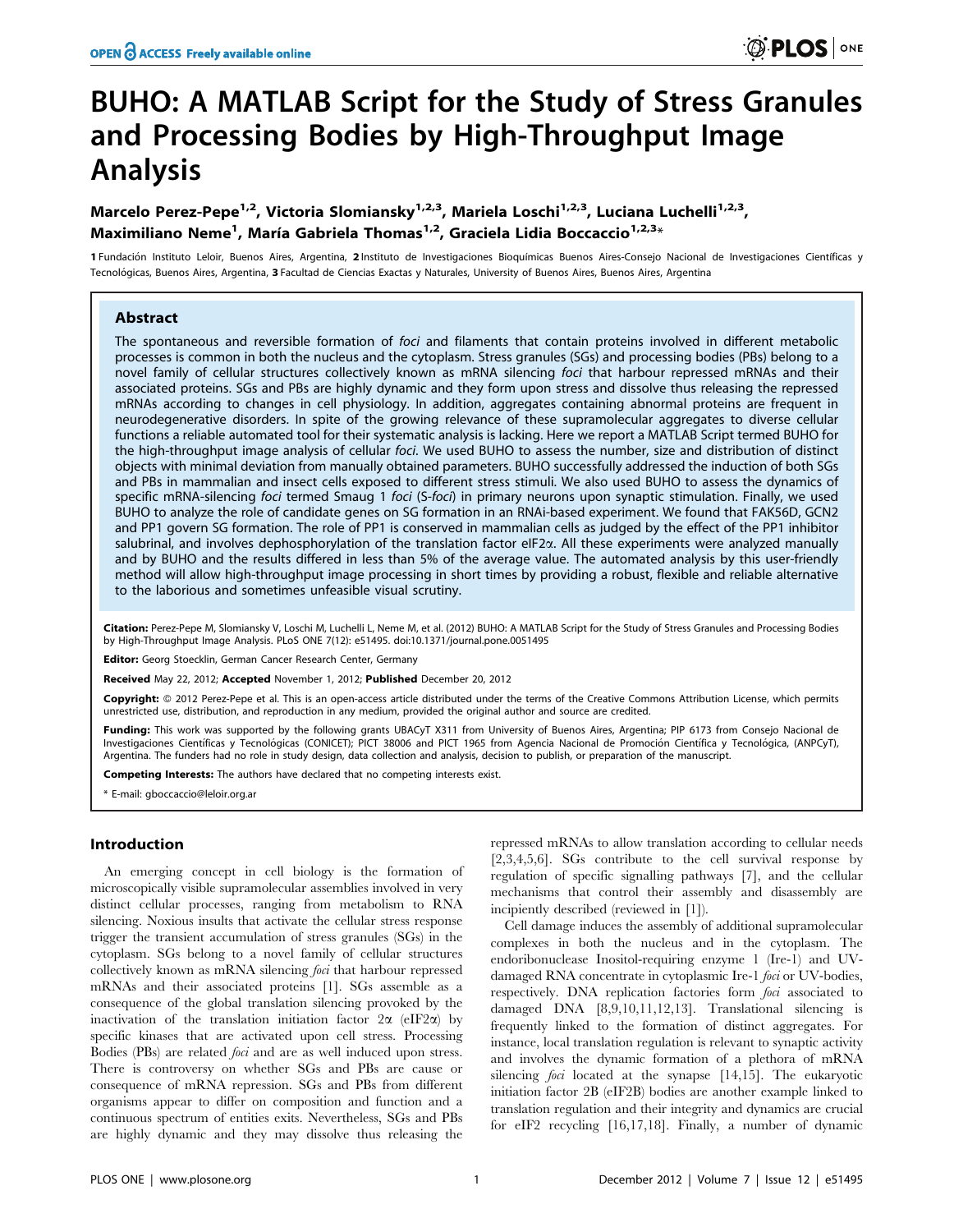supramolecular factories were reported to occur in several cell types. These include Purinosomes and glutamine synthetase foci, which concentrate specific biosynthetic enzymes and dissolve when the levels of the end-product metabolite increase [19,20,21]. Enzymes may also reversibly aggregate for storage in an inactive state, as is the case of the CTP synthetase in yeast cells, Drosophila embryo and mammalian axons [22]. In addition to all these structures, a large variety of cytoplasmic or nuclear supramolecular complexes such as nuclear stress bodies, eisosomes [23], Ubodies, splicing speckles and Cajal bodies, among others, assemble and disassemble dynamically, depending on changes in cell physiology (reviewed in [1,24]).

Besides its relevance in mRNA silencing and decay, SGs and PBs are relevant to the pathophysiology of several conditions. SG and PB dynamics are affected by virus infections (reviewed in [25,26,27]). More recently, SGs have been linked to abnormal protein aggregates involved in neurodegenerative diseases [28,29,30,31]. Thus, there is an increasing interest in identifying pharmacological and genetic enhancers and inhibitors of SG and PB formation. A pioneer work for identifying regulators of SGs and PBs involved the analysis of thousands of micrographs [32]. These high-throughput studies would be facilitated by automated methods. Here we report a MATLAB script that we named BUHO for the analysis of supramolecular aggregates in mammalian and Drosophila cells. Briefly, objects were identified by their similarity to a number of prototypes, which were of different size, shape and intensity. BUHO is easy to use and simple to adjust for the analysis of a variety of cellular components. We used it to analyze SG and PB induction in mammalian and Drosophila cells exposed to stress. With minor adjustments, the script was also useful to study the dynamics of specific neuronal mRNA silencing foci termed S-foci. Finally, we used BUHO to analyze the effect of candidate genes on SG formation in an RNAi-based experiment in Drosophila S2R+ cells. We found that focal adhesion kinase 56D (FAK56D), general control non-derepresible 2 (GCN2), and protein phosphatase 1 (PP1) govern SG assembly. PP1 mediates SG dissolution and its role is conserved in mammalian cells, as judged by the enhancement of SG formation provoked by the PP1 inhibitor salubrinal. All these experiments were evaluated manually and by BUHO, and in all cases the differences were lower than 5% of the average value. The automated analysis of diverse cellular components by this user-friendly method allows massive image processing in short times as well as minimizes variations between different operators by providing a robust, flexible and reliable high-throughput alternative to the laborious and sometimes unfeasible visual scrutiny.

#### Results

## Development of a MATLAB script for the identification of cells and SGs

The accurate identification and characterization of cellular components using high-throughput microscopy, which retrieves a large amount of data, requires an automated methodology. To develop a MATLAB script for the computerized analysis of supramolecular aggregates we used SGs as a model system. These mRNA silencing foci are an ideal model since their size and number vary depending on the cellular physiology. Drosophila S2R+ cells were exposed or not to arsenite, a known inductor of oxidative stress that promotes SG formation [1,33]. To visualize SGs and cell nuclei we co-stained the cells with oligodT-Cy3 and DAPI as indicated in Materials and Methods and  $63\times$  confocal images of  $512\times512$  pixels were taken. As expected, in addition to SGs the FISH for polyadenylated RNA stained also the nucleus as well as faintly the cytoplasm (Figure 1A). Six images of stressed cells and three images of untreated cells were then manually analyzed. As previously reported [33], SGs formed in half of the cells (Table 1). These images were used as a training set to adjust a MATLAB script to identify cells and the SGs inside them. MATLAB imported the Cy3 and DAPI images as  $512\times512$ matrices where each matrix element has values from 0 to 65535 corresponding to the intensity of each pixel in the16-bit images. Then, MATLAB operations were adjusted iteratively to minimize deviation from the manual analysis (Table 1), as described below.

#### Identification of cells by the watershed algorithm

The first step was to identify the cells present in the micrographs. Cell segmentation was performed using the MATLAB watershed transform algorithm (watershed function). First, high-intensity noise was eliminated by setting a convenient threshold for each channel. Average DAPI nuclear intensity was 200 in the training set of images (available at https://sourceforge.net/projects/buho/ ) and less than 0.1% of DAPI-pixels reached values above 255. Cy3 intensities in SGs and cytoplasm were lower than 50 and less than 0.01% of the Cy3-pixels had values above 255. Thus, intensity was clipped to 255 in both the DAPI and the Cy3 channels. The contrast of the DAPI signal was adjusted with the imadjust function and the DAPI signal was used to create a nuclear mask image. All pixels with intensities lower than 60% of maximal values were converted to 0 and points above this threshold were converted to 1 with the image to black and white (im2bw) function. We combined the nuclear mask and the negative counterpart of the oligodT-Cy3 MATLAB matrices to generate a single image where all DAPI-positive pixels were converted to 0 and cells are brightly stained. Cells were clearly recognized in the image corresponding to this operation (Figure 1B). Next, to identify the cells by MATLAB, we calculated the watershed lines according to the topographic distances method. With this operation, the cell area corresponds to a catchment basin and the nuclei to its local minima or bottom of the basin. In summary, the nucleus acted as a marker for cell position and the inverted Cy3 intensity gradient in the cytoplasm allowed the identification of the cell border (Figure 1B, C). Previous to these operations, to compensate the faint overall cytoplasmic oligodT-Cy3 staining, values in the matrix corresponding to the Cy3 signal were multiplied by a factor of two, and additive noise was reduced using the Wiener 2-D adaptive noiseremoval filtering method (wiener2 function). These adjustments allowed for a better identification of the cell border, and were not required when the cytoplasm is strongly stained, as in the case of SG detection by immunofluorescence against eukaryotic initiation factor  $3\eta$  (eIF3 $\eta$ ) shown below (see Figure 2).

We observed that a reduced number of cells were irregular and smaller than average, with an area smaller than  $30 \mu m^2$ . These include partially attached cells, due to the semi-adherence of the S2R+ cell line, as well as a small number of unhealthy cells, and were not included in subsequent analysis.

## Identification of SGs by correlation with prototype granules

The next step was to identify the SGs present in the micrographs of the training set. This was done using a normalized 2-D cross-correlation between the matrix that correspond to the oligodT-Cy3 signal and several prototype SGs. Then, a set of 8 prototypes were selected among 50 different example SGs taken from the confocal images that represent the most frequent patterns of sizes, shapes and intensities: round, elliptical, with uniform intensity or with a brighter core (Figure 1D). Among other factors, we found that the inclusion of a margin of cytoplasm surrounding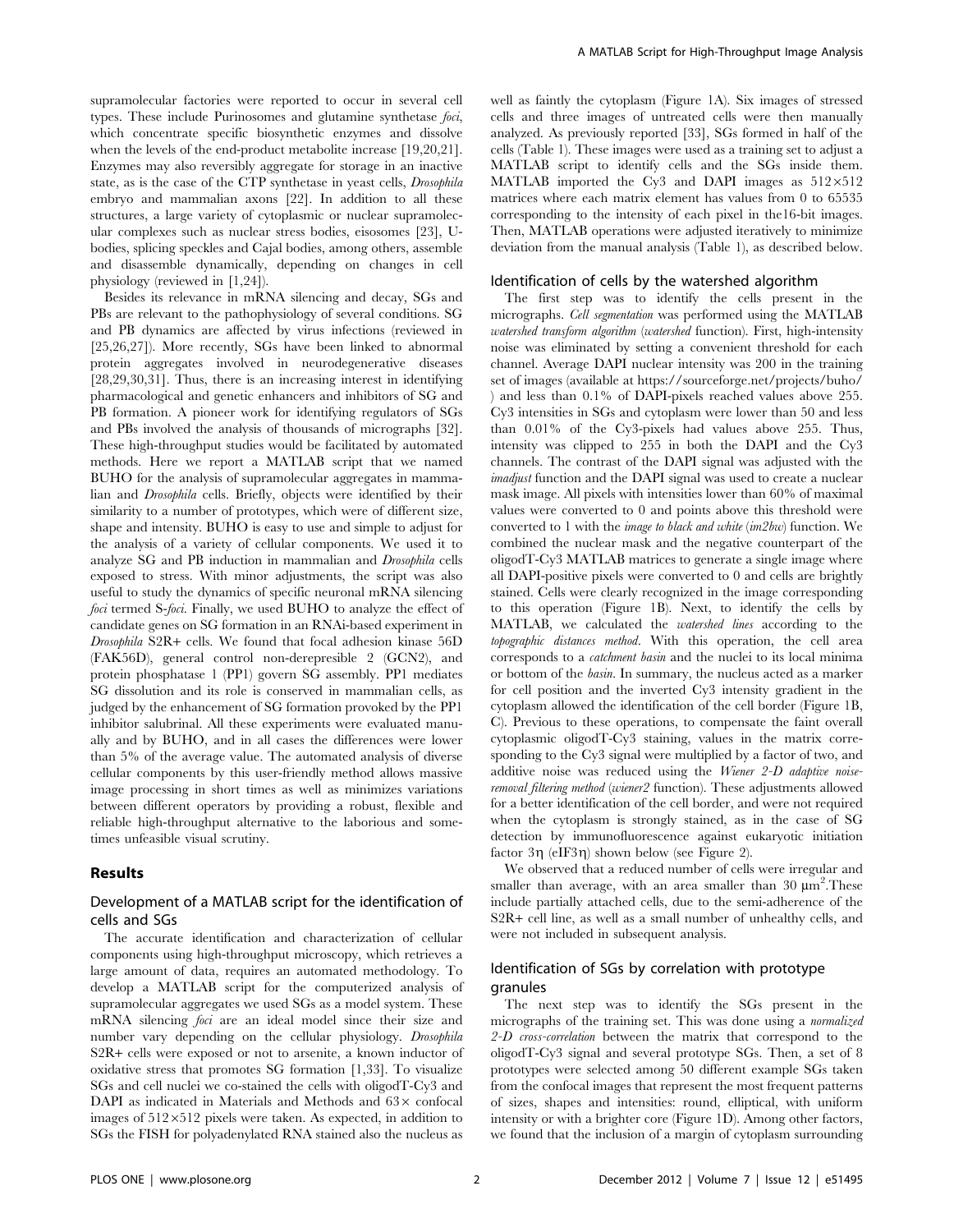

Figure 1. SGs in *Drosophila* S2R+ cells and script summary. Cells were grown, treated and stained in 384 MW plates as indicated in Materials and Methods. A, B and C, Three representative cells are shown. A, The oligodT-Cy3 allows the visualization of SGs in the cytoplasm and of accumulated polyadenylated RNA in the nucleus. B, Merged image created by MATLAB before application of the Watershed transform algorithm for the identification of cell border and nucleus. C. Objects were identified as SGs by correlation with the selected prototypes using the MATLAB normxcorr2 function. D, Prototypes used to identify and analyze SGs. These were selected among 50 different examples to include differences in size, shape and intensity pattern. Size bar, 2 µm. E and F, A collection of 6 micrographs containing 125 cells with a total of 282 granules (see Table 1) were used to investigate the effect of varying the similarity threshold (ST) and of increasing numbers of prototypes. E, The proportion of false positives relative to the number of seeds and the proportion of positive hits relative to the manual-counted number of SGs was measured at different ST for the prototype IV, depicted in D. An ST of 0.85 allowed no false positives. SG recognition dropped from 80% to 20% at this ST value, and similar values were observed for the other prototypes (not shown). F, The number of positive hits that resulted by correlation with the indicated prototypes subsets was measured. All the SGs present in the micrographs were identified with the six prototypes depicted in D. Size bar, 5 µm. G, A representative SG from the cell in the first row showing the seeds (red) created by the script. doi:10.1371/journal.pone.0051495.g001

| <b>Treatment</b> | Cell number   |             | <b>SG number</b> |             | Cells with SGs |             | SGs per cell  |             |
|------------------|---------------|-------------|------------------|-------------|----------------|-------------|---------------|-------------|
|                  | <b>Manual</b> | <b>BUHO</b> | Manual           | <b>BUHO</b> | <b>Manual</b>  | <b>BUHO</b> | <b>Manual</b> | <b>BUHO</b> |
| basal            | 18            | 18          | $\mathbf 0$      | 0           | $\mathbf 0$    | $\mathbf 0$ | $\mathbf 0$   | $\mathbf 0$ |
| basal            | 16            | 16          | $\mathbf 0$      | $\mathbf 0$ | $\mathbf{0}$   | $\mathbf 0$ | $\mathbf 0$   | $\mathbf 0$ |
| basal            | 21            | 21          | $\mathbf 0$      | 0           | $\mathbf 0$    | $\pmb{0}$   | 0             | $\mathbf 0$ |
| stress 1         | 20            | 20          | 56               | 52          | 12             | 11          | 4.7           | 4.3         |
| stress 2         | 20            | 20          | 40               | 40          | 11             | 11          | 3.6           | 3.6         |
| stress 3         | 24            | 24          | 40               | 42          | 12             | 12          | 3.3           | 3.3         |
| stress 4         | 18            | 18          | 12               | 12          | 5              | 5           | 2.4           | 2.4         |
| stress 5         | 16            | 16          | 47               | 47          | 8              | 8           | 5.4           | 5.4         |
| stress 6         | 27            | 27          | 87               | 89          | 17             | 17          | 5.1           | 5.2         |
| Summary 1-6      | 125           | 125         | 282              | 280         | 65             | 64          | 4.3           | 4,4         |

Table 1. Summary of manual and script analysis of images used for BUHO adjustment.

Nine images from wells treated or not with arsenite (training set) were manually analyzed. Cells were considered positive when they contain two or more SGs [33]. Average number of SGs in the SG-positive cells is indicated. These values were used to tune the MATLAB script and values computed after BUHO optimization with this training set are indicated.

doi:10.1371/journal.pone.0051495.t001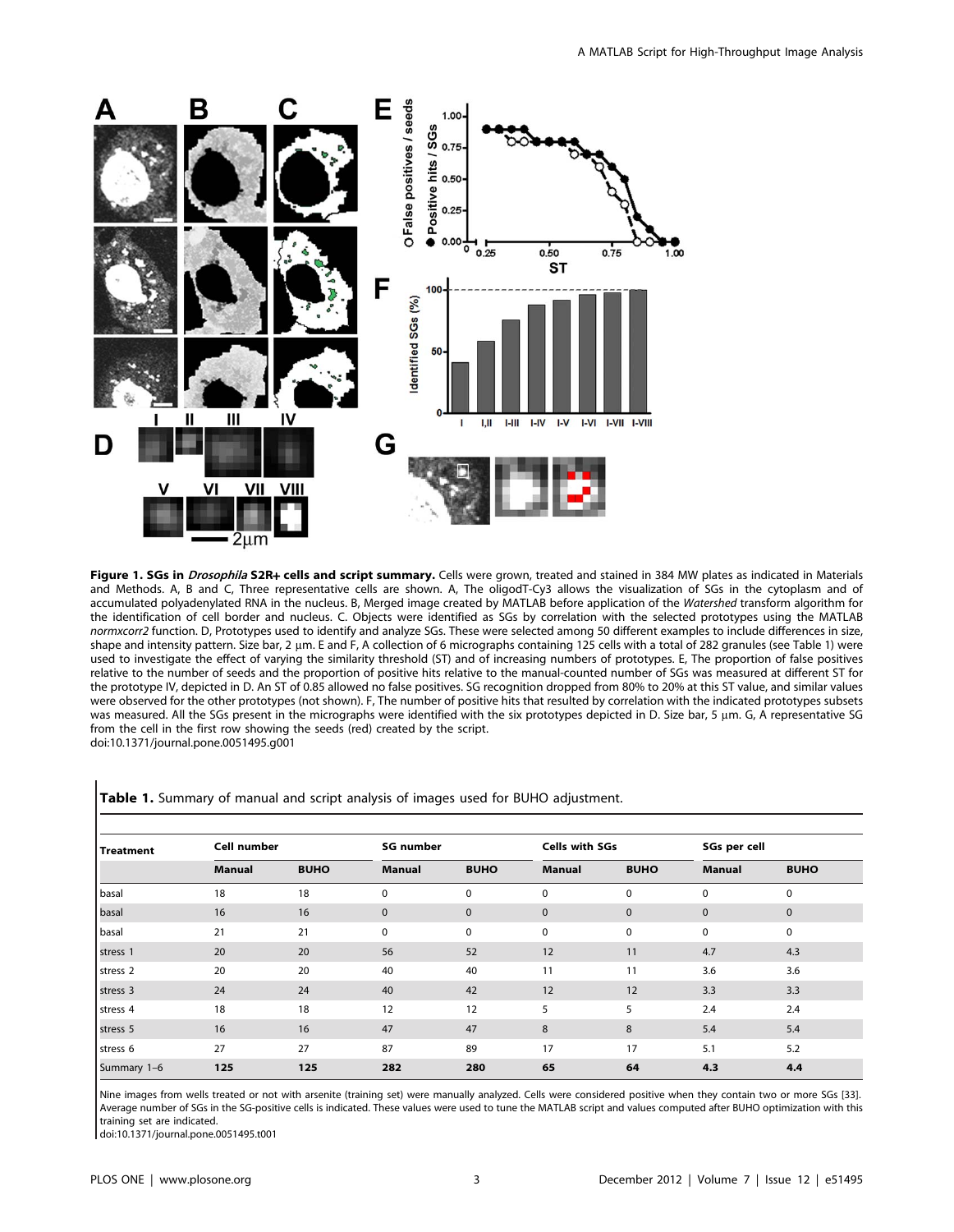

Figure 2. Time course of SG formation. A, Drosophila S2R+ cells were exposed to oxidative stress and SGs were visualized by FISH. B, ER-stress was induced in U2OS cells and SGs were visualized by immunofluorescence of eIF3n. Confocal images (63 $\times$ , 1024 $\times$ 1024 pixels) were analyzed manually or with BUHO with a scaling down to  $512\times512$ . Ten micrographs from triplicate wells (A) and 5 micrographs from duplicates (B) were analyzed at each time point. Error bars indicate standard deviation. Size bar, 10 µm. doi:10.1371/journal.pone.0051495.g002

each prototype granule greatly improved their performance in identifying the SGs present in the original images. A preliminary analysis using Gaussian filters did not perform better than the prototypes selected from the micrographs.

For each combination of prototype and micrograph, a matrix was obtained containing correlation coefficients with values from  $-1$  to 1, according to the similarity between the local pixel pattern and the prototype granule. Next, the points with correlation coefficients lower than a threshold termed similarity threshold (ST), which we empirically adjusted for each prototype (see below and Figure 1E) were eliminated using the image to black and white  $(im2bw)$  function, and a value of 0 was assigned to them. Points with correlation coefficients above the ST were assigned a value of 1. We called these points ''seeds''. As expected, this operation generated a significant number of seeds inside the nucleus, as the abundant nuclear polyadenylated RNA is recognized by the Cy3 labelled probe (Figure 1A). Seeds inside the nucleus were eliminated, together with a small amount of seeds generated in extracellular regions.

We observed that a reduced number (7.5%) of SGs were weakly stained and were not recognized by the above operations. This was compensated by the application of the imfilter function with the fspecial: unsharp filter thus allowing faint or blurry SGs to be detected. These newly acquired SGs were added to the SGs identified in the unfiltered image, so for each micrograph, 16 correlations (8 prototypes, 2 Cy3-micrographs with or without filter) were assessed.

For each prototype, we investigated the effect of varying the ST (Figure 1E and data not shown). By analyzing the 6 representative images of the training set with a total of 282 SGs, we empirically determined that a ST of 0.89 for prototype I; 0.88 for prototype II; 0.8 for prototype III; 0.88 for prototype IV; 0.86 for prototype V; 0.86 for prototype VI; 0.92 for prototype VII; and 0.85 for prototype VIII; eliminated all false positives in each case. As expected, these strict ST values reduced the number of positive hits (Figure 1E and data not shown). This was compensated by the use of several prototypes. We found that with the above indicated ST, each prototype identified a fraction between 2% and 32% of the SGs present in the images. We found that with the 8 proposed prototypes (Figure 1D) the script recognized all the SGs present in the original micrographs of the training set (Figure 1F). However, as expected, a single SG was frequently recognized by more than one prototype (Figure 1G and Table 2). The whole process of nuclei, cell and SG identification is depicted in Figure S1.

SGs frequently display anisotropic staining and the selected prototypes are examples of anisotropic SGs. Then, we analyzed SG recognition by rotated versions of the prototypes depicted in Fig. 1D. Twenty four new prototypes were generated by three successive  $90^{\circ}$  clockwise rotations of the prototypes I to VIII, and their performance in SG identification was assessed at the same ST that the respective non-rotated prototypes. As expected, a variable fraction of SGs were identified by these 24 rotated prototypes (ranging from 2 to 32%). More important, we found that in all cases, the SGs identified by the rotated prototypes are redundantly identified by non-rotated prototypes (Figure S2). Thus, without losing sensitivity and to minimize the number of cross-correlations to be performed, rotated versions were not included in the proposed collection of prototypes.

The redundant recognition of a single SG leads to the assignment of more than one seed per SG. As a result, the SG will be counted more than once. This was corrected as follows: we applied a  $3\times3$  dilation with the *imdilate* function to each seed to create a centered  $3\times3$  square, which is the size of a small SG at this magnification and resolution  $(63 \times, 512 \times 512)$  pixels), so that all the squares surrounding seeds in the same SG overlapped and became a single object. We confirmed that with this operation close SGs were identified as different objects. Finally, every object was reduced to a point with the function *bwmorph-shrink*, and the number of these points represented an accurate measurement of the number of SGs present in the original image. A combination of this matrix with that obtained by the watershed transform algorithm allowed calculating the number of SGs in each cell.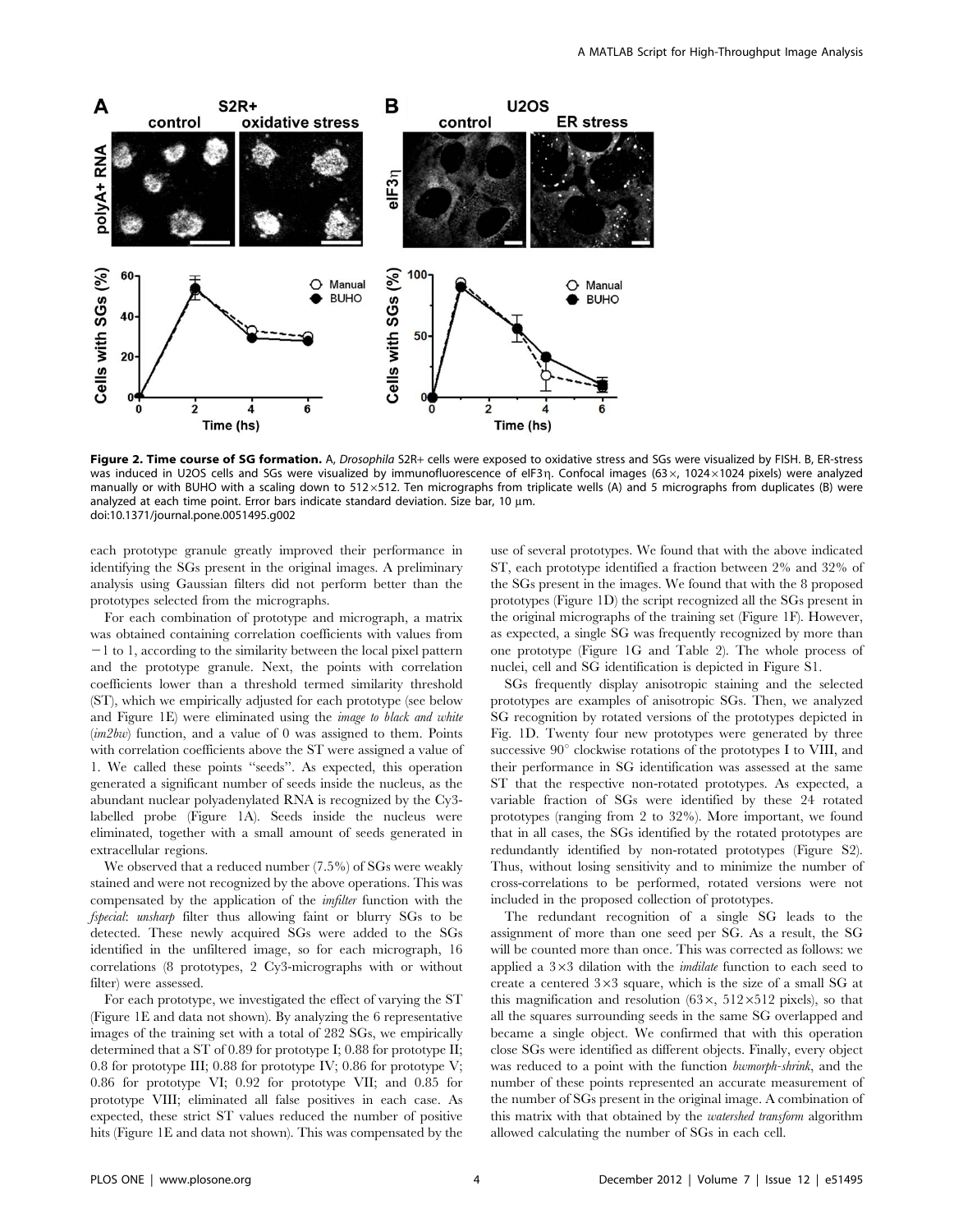Table 2. Redundant SG recognition by distinct prototypes.

| <b>Prototype</b> |    | Ш            | Ш  | IV             | v  | VI | VII | VIII |  |
|------------------|----|--------------|----|----------------|----|----|-----|------|--|
|                  | 41 |              |    |                |    |    |     |      |  |
| ш                | 9  | 27           |    |                |    |    |     |      |  |
| Ш                |    | $\mathbf{D}$ | 21 |                |    |    |     |      |  |
| ١v               |    |              |    | 20             |    |    |     |      |  |
| l۷               | 6  | 3            |    | 5              | 17 |    |     |      |  |
| l٧ι              | 0  | C.           | 2  | $\overline{2}$ | C. | 9  |     |      |  |
| VII              |    |              |    | 4              |    |    | 8   |      |  |
| VIII             |    | $\Omega$     |    |                |    |    | २   | 6    |  |

The percentage of SGs recognized by each prototype, or simultaneously by pairs of prototypes in the 6 representative micrographs of the training set, with a total of 282 granules is indicated. ST was 0.89 for prototype I; 0.88 for prototype II; 0.8 for prototype III; 0.88 for prototype IV; 0.86 for prototype V; 0.86 for prototype VI; 0.92 for prototype VII; and 0.85 for prototype VIII. Redundancy allowed a single SG to be recognized by multiple prototypes. doi:10.1371/journal.pone.0051495.t002

As expected, the number of pixels in the above objects is a good estimation of the SG size in the original micrographs. However, we found that object size was better measured when it was above 6 pixels in width, thus higher resolution and/or higher magnification images are required for accurate measurements of granule size (see Figure 3 below). However, the object size in the micrograph is largely affected by the Point Spread Function of the objective and this may represent a serious limitation to size measurements by confocal microscopy. In summary, BUHO informs the cell number, the proportion of cells with SGs, the number of SGs per cell and their size with minimal deviation from manual-counted values (Table 1). In addition, the algorithm calculates the distances between equal or distinct objects stained simultaneously using the *bwdist* function.

#### Example applications

To assess the suitability of BUHO for the analysis of additional cell structures, we investigated several examples of cytoplasmic foci stained with different strategies, including SGs and PBs in mammalian and insect cells, and synapses and Smaug 1-mRNA silencing *foci* (S-*foci*) in primary neurons. Finally, we used BUHO for the analysis of a pilot experiment aimed to identify new genes regulators of SG formation. In all cases, we compared the BUHO output with values obtained manually and found that differences were lower than 5% of the values.

## Example I: Time-course of SG formation analyzed by BUHO

SGs form transiently [1] and we analyzed the time-course of SG formation in Drosophila cells upon induction of oxidative stress. SGs in Drosophila S2R+ cells were visualized by FISH as described in Material and Methods (Figure 2A), the LSM images  $(63 \times,$  $1024\times1024$  pixels) were imported to MATLAB and scaled-down to 512 pixels using the imresize function. Then, cells and SGs were identified as described above using the following STs: 0.84, 0.88, 0.7, 0.8., 0.83, 0.8, 0.92, and 0.85 for prototypes I–VIII respectively. We compared the number of cells with SGs calculated by BUHO with the values obtained by manual analysis. Maximal formation was detected by both methods at 2 hs after the oxidative stress stimulus, with half of the cells showing SGs (Figure 2A). At all the time points analyzed BUHO and manual values diverge in less than 5% relative to the average values.

Next, we extended this study to the analysis of SGs induced in a different experimental system. We used mammalian U2OS cells

exposed to thapsigargin, a known inductor of ER-stress, as indicated in Materials and Methods. To challenge our automated method with different data input, SGs were visualized by immunofluorescence against eIF3 $\eta$ , an accepted SG marker (Figure 2B). Images were taken at  $63 \times$ ,  $1024 \times 1024$  pixels and scaled down to 512 pixels previous to analysis with the prototypes I–VIII as above. As before, BUHO allowed us to assess transient SG formation with high precision. Deviation from manuallycounted values was less than 7% and both analysis showed a maximal response at 1 hour, when 93% of the cells had SGs. We concluded that BUHO perform successfully in the identification of SGs in cells stained by FISH against polyadenylated RNA or immunofluorescence against eIF3g. Moreover, the same 8 prototypes are suitable for SG identification in mammalian or Drosophila cells exposed to different insults.

#### Example II: Analysis of PB induction upon stress

PB size increases upon cellular stress [1], and we used this as a model system to test the BUHO suitability to assess changes in *foci* size. Drosophila S2R+ or mammalian U2OS cells were exposed to oxidative or ER-stress as indicated in Materials and Methods, and PBs were visualized by immunostaining of the specific marker DCP1a (Figure 3A). Drosophila PBs were analyzed at  $63 \times$ ,  $1024 \times 1024$  pixels, a resolution that we found suitable for size determination of objects with these dimensions  $(0.2-1 \ \mu m^2/11-56 \ \text{square pixels})$ . Low intensity noise was removed with the im2bw function and prototypes I–VIII were compared at ST 0.8. Mammalian PBs were analyzed at  $40\times$ ,  $2048\times2048$  pixels. In this case, low intensity noise was removed and prototypes I–VIII were compared at STs 0.8, 0.88, 0.8, 0.8, 0.86, 0.86, 0.8, and 0.85 respectively. Adjustment of these parameters was performed by analyzing 123 representative S2R+ cells and 38 representative U2OS cells. Next, PB size was determined using BUHO and the manual method in parallel. As expected, both methods indicated that PBs were significantly larger after exposing the cells to oxidative stress (Figure 3A, B). Drosophila PBs enlarged by a factor of 3.5 and mammalian PB size by a factor 1.5 relative to their normal values. The difference of these values from manual parameters was less than 4% for basal PBs and 10% for induced PBs in Drosophila cells, and less than 7% for basal and 12% for induced PBs in mammalian cells. The total number of PBs in the micrographs was also measured, and we found that the BUHO-generated values (Drosophila basal, 350; Drosophila stress, 102; U2OS basal, 185; U2OS stress, 148) were comparable with the manual values (Drosophila basal, 309; Drosophila stress, 122; U2OS basal, 167; U2OS stress, 129). We concluded that BUHO successfully addresses changes in *foci* size and number.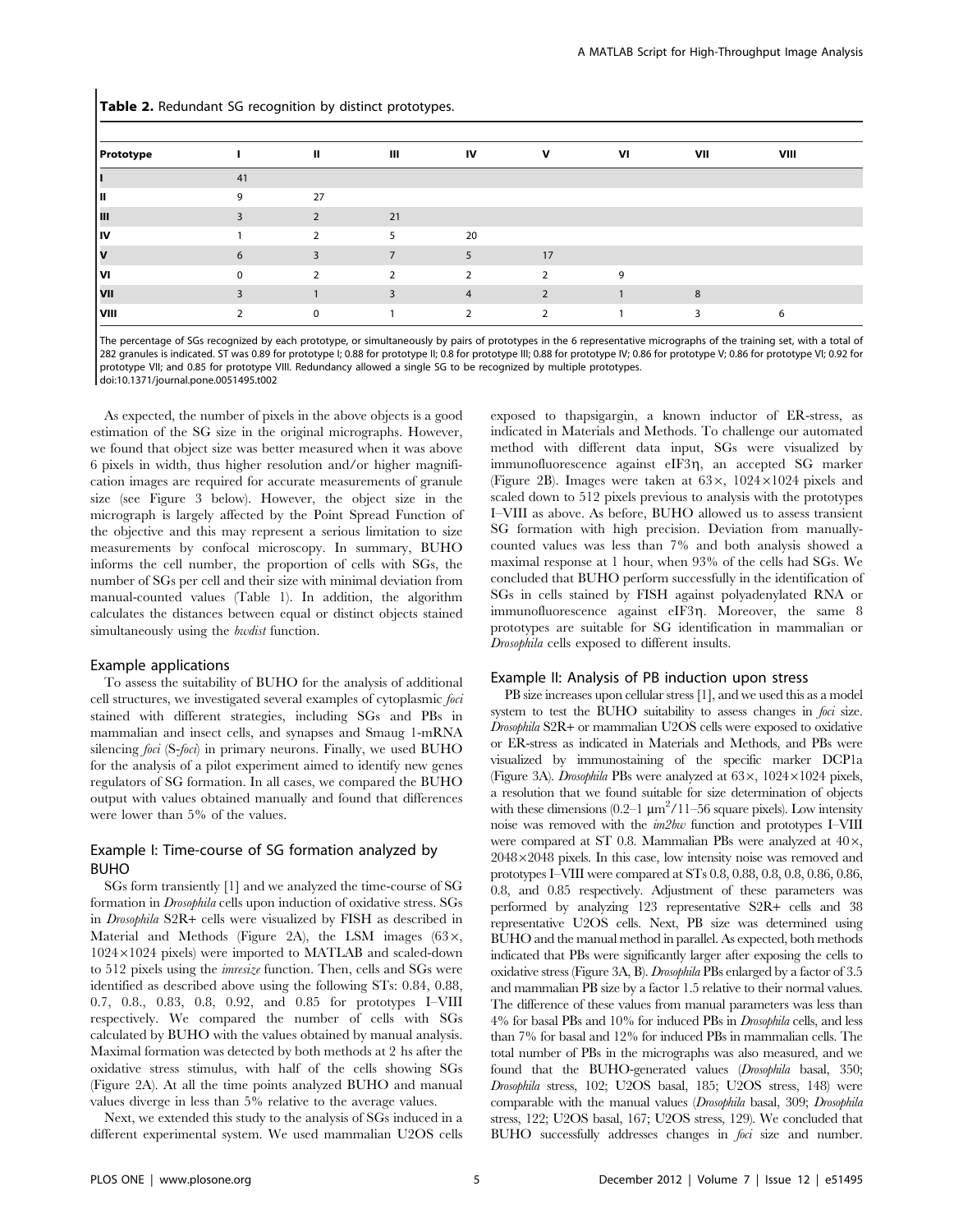

Figure 3. Analysis of PB induction by BUHO. Fly (A) or mammalian cells (B) were exposed to oxidative stress as indicated in Materials and Methods and PBs were immunostained. PB size was evaluated using BUHO in 55 resting and 68 stressed S2R+ cells, and in 15 resting and 23 stressed U2OS cells, and by manual counting in 10 stressed or 10 resting S2R+ representative cells and 9 stressed and 9 resting representative U2OS cells. 63  $\times$ , 1024 $\times$ 1024 (A) or 40 $\times$ , 2048 $\times$ 2048 (B) confocal images were used. Size bar, 10 µm. doi:10.1371/journal.pone.0051495.g003

Moreover, as expected given that SGs and PBs are morphologically similar, we found that prototype SGs were useful to identify PBs.

## Example III: Dissolution of synaptic neuronal mRNAsilencing foci upon synaptic stimulation

To test the performance of BUHO in analyzing distances between objects, we focused on the presence of synaptic mRNA silencing *foci* at the synapse surroundings. Briefly, neurons contain a plethora of mRNA-silencing foci collectively termed synaptic activity-regulated mRNA silencing foci (SyAS). Different synaptic stimuli enhance or reduce the presence of SyAS and there is an increasing interest in understanding SyAS dynamics [14,15]. For instance, we recently found that a specific kind of synaptic foci named S-foci dissolve upon N-methyl-D-aspartate (NMDA) stimulation [14]. We studied the suitability of BUHO to assess this effect and compared it with the manual analysis. Primary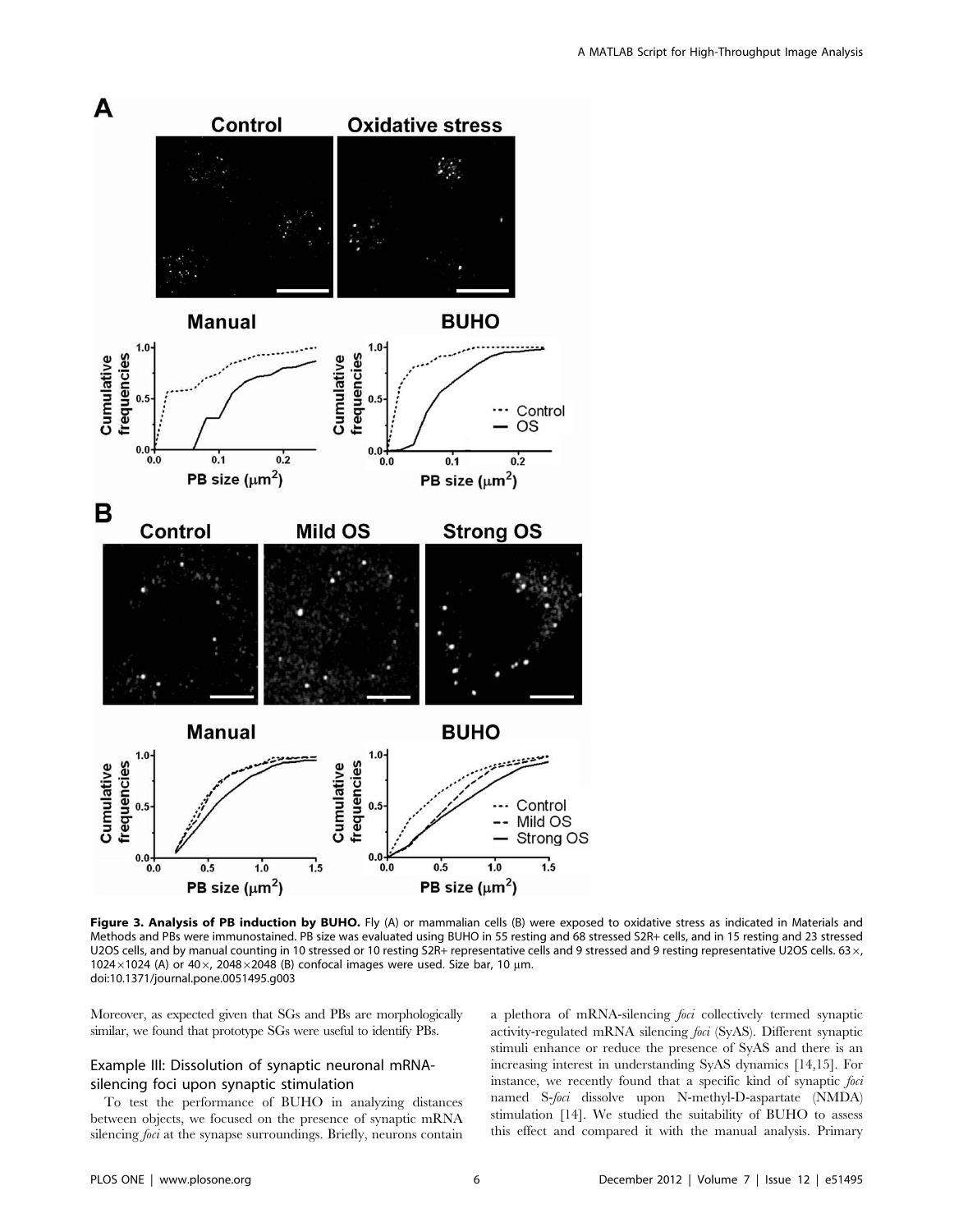neurons were exposed to NMDA as previously described [14] and S-foci and synapses were identified by immunostaining with specific antibodies as indicated in Materials and Methods. Using  $63\times$  micrographs,  $1024\times1024$  pixels, we first evaluated S-foci size. The S-foci are morphologically similar to PBs ([14] Figure 4) and we used prototypes I–VIII to analyze them. As we did for PBs, low intensity noise was removed and prototypes were compared at ST 0.8. As previously reported, S-foci size was reduced to 71% of basal levels when obtained manually and to 61% when evaluated with the MATLAB script, which are comparable values [14]. We recently reported that in addition to this general reduction in size, synaptic stimulation by NMDA provokes the complete dissolution of the S-foci located at the synapse [14]. To evaluate this important local response we counted the number of synapses with S-foci in their surroundings. Synapses were stained with a specific antibody and identified by correlation with the prototypes I to VIII. Optimal ST was determined to be 0.7 in a preliminary analysis. We used the *bwdist* function to measure the distances between each synapse and the closer S-foci, and calculated the percentage of synapses with S-foci at a distance lower than  $0.5 \mu m$ , which is physiologically relevant [14] (Figure 4). We found that the presence of S-foci at the synapse surroundings was reduced to 50% of basal values. When evaluated manually, they were affected in a similar proportion (41%, Figure 4). We concluded that BUHO is a reliable bioinformatics tool to identify synapses and to assess the vicinity between different cellular structures.

## Example IV: Identification of SG regulators by RNAi using BUHO

Finally, to simulate a high-throughput RNAi screen, we used the BUHO script for the analysis of a pilot experiment aimed to identify SG regulators. We used Drosophila S2R+ cells in 384 MW plates with robotized manipulation for cell plating, stress



Figure 4. S-foci dissolution upon synaptic stimulation. Cultured rat neurons were stimulated with NMDA and S-foci and synapses were identified with specific antibodies as indicated in Materials and Methods. The S-foci size and the number of synapses containing Sfoci in their surroundings at a distance lower than  $0.5 \mu m$  were evaluated. S-foci smaller than  $0.2 \mu m^2$  were not included. Six micrographs (63 $\times$ , 1024 $\times$ 1024 pixels), containing 4180 synapses were analyzed using BUHO, and a subset of 200 representative synapses were analyzed manually. Values relative to basal conditions are plotted. Error bars indicate standard deviation. Size bar, 2  $\mu$ m. doi:10.1371/journal.pone.0051495.g004

induction, staining and imaging as indicated in Materials and Methods. We analyzed three candidate genes predicted to affect SG formation. Previous to the induction of oxidative stress, we treated the cells with dsRNA against FAK56D, GCN2, or PP1a-96A, or with a non-relevant dsRNA against LacZ. FAK56D is homologous to mammalian FAK, a kinase involved in SG disassembly [34]. GCN2 is an eIF2 $\alpha$  kinase that mediates SG formation upon oxidative stress in *Drosophila* [35]. PP1 $\alpha$ -96A is the main phosphatase of  $\epsilon$ IF2 $\alpha$  and we speculated that this molecule affects SG stability. Triplicate plates including three well with a dsRNA for each gene, 20 wells with a dsRNA against LacZ and 68 wells with no dsRNA were analyzed. Seven images of each well were taken under the same conditions as those from the training set used for the script adjustment and analyzed manually and by BUHO using the prototypes I–VIII, as in Figure 2A. As expected, the values for the number of cells and SGs, and the proportion of cells with SGs were equivalent with the two methods (Table 3) when this test set of images was analyzed. We defined a score as the ratio of the percentage of cells with SGs upon dsRNAtreatment relative to the average percentage of cells with SGs in the controls without dsRNA present in the same plate. As expected, we found that the dsRNA against LacZ had no effect on SG formation (Figure 5A). As previously reported [35], GCN2 knockdown impaired SG formation. FAK56D knockdown had a stimulatory effect, as reported before for the mammalian counterpart [34]. In addition, we found that the knockdown of PP1a-96A enhanced SG formation in S2R+ cells. To investigate whether the role of this phosphatase is conserved in mammalian cells, we followed a pharmacological approach by using the  $PP1\alpha$ inhibitor salubrinal. We exposed U2OS cells to a ER-stress insult in the presence or absence of salubrinal [36], which was added 1 hour after the stress-stimulus as indicated in Materials and Methods and investigated SG formation by immunostaining of eIF3 $\eta$  at different time points. SGs were identified by BUHO as in Figure 2B. We found that paralleling the effect of  $PP1\alpha-96A$ knockdown in Drosophila cells the pharmacological inhibition of mammalian  $PP1\alpha$  impaired SG disassembly in U2OS cells (Figure 5B). All these experiments were simultaneously assessed by manual analysis by an independent operator, and deviation from BUHO-obtained values was less than 5%. PP1 is the main eIF2 $\alpha$  phosphatase and we evaluated phosphorylated eIF2 $\alpha$ (PeIF2a) levels upon exposure to ER-stress in the presence or absence of salubrinal. As previously reported [1,33,37] we found that  $eIF2\alpha$  phosphorylation increased 13 fold relative to basal values one hour after stimulation, when SG formation is maximal (Fig. 5B and data not shown). At this time, salubrinal was added to inhibit dephosphorylation and  $PeIF2\alpha$  levels were monitored three hours after stress induction. Paralleling the prolonged occurrence of  $SGs$  in the presence of salubrinal, we found that  $PeIF2\alpha$  levels were 50% higher in the presence of the PP1 inhibitor (Fig. 5C,  $p \le 0.01$ ). We speculate that dephosphorylation of eIF2 $\alpha$  is key in regulating SG dissolution and this opens new lines of research. The success of BUHO in this pilot RNAi-based screen documented by automated microscopy underscores its potential in high-throughput imaging analysis.

#### **Discussion**

In this work, we developed an original algorithm for the automated analysis of SGs and related cytoplasmic foci, and used it to identify PP1 as a novel regulator of SG formation. This MATLAB script, termed BUHO is easily commanded using Windows operating system and is based in the recognition by similarity to a collection of prototypes. The analysis of a pilot high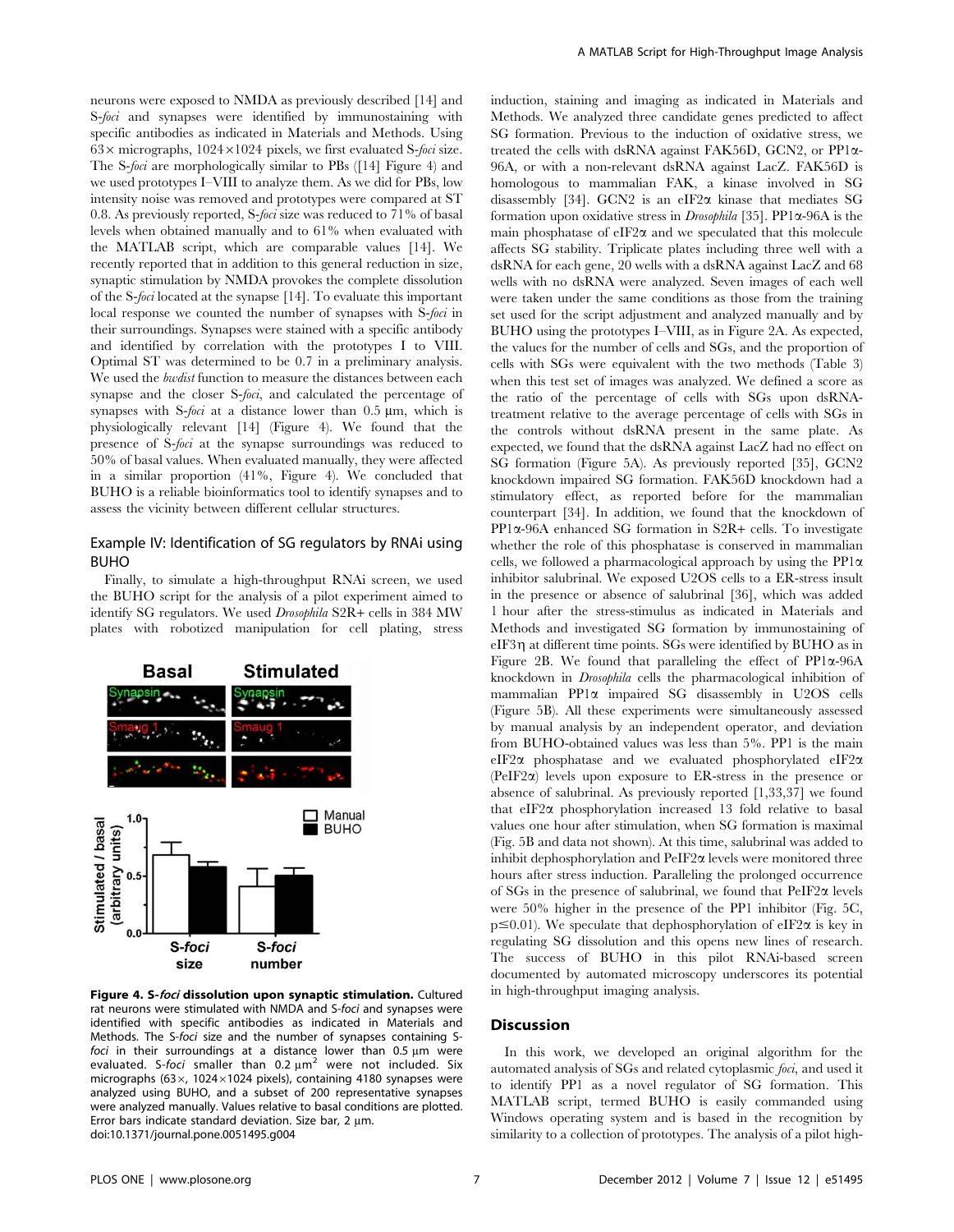Table 3. Summary of manual and BUHO analysis for the identification of SG regulators.

| dsRNA            | Cells with SGs (%) |             |               | SGs per cell |  |  |  |
|------------------|--------------------|-------------|---------------|--------------|--|--|--|
|                  | <b>Manual</b>      | <b>BUHO</b> | <b>Manual</b> | <b>BUHO</b>  |  |  |  |
| none             | 37                 | 37          | 3.6           | 3.6          |  |  |  |
| none             | 47                 | 47          | 4.5           | 4.5          |  |  |  |
| none             | 40                 | 40          | 4.4           | 4.4          |  |  |  |
| none             | 42                 | 43          | 4.0           | 3.9          |  |  |  |
| none             | 40                 | 41          | 5.5           | 5.4          |  |  |  |
| none             | 42                 | 42          | 3.9           | 3.8          |  |  |  |
| LacZ             | 42                 | 42          | 4.2           | 4.2          |  |  |  |
| LacZ             | 42                 | 42          | 4.3           | 4.3          |  |  |  |
| LacZ             | 41                 | 43          | 4.7           | 4.8          |  |  |  |
| GCN <sub>2</sub> | 29                 | 28          | 4.2           | 4.2          |  |  |  |
| GCN <sub>2</sub> | 37                 | 38          | 4.4           | 4.4          |  |  |  |
| GCN <sub>2</sub> | 26                 | 23          | 3.5           | 3.5          |  |  |  |
| $PP1\alpha$      | 59                 | 58          | 5.0           | 4.9          |  |  |  |
| $PP1\alpha$      | 54                 | 52          | 4.2           | 4.2          |  |  |  |
| $PP1\alpha$      | 53                 | 57          | 4.3           | 4.3          |  |  |  |
| <b>FAK 56D</b>   | 53                 | 52          | 4.8           | 4.8          |  |  |  |
| <b>FAK 56D</b>   | 57                 | 54          | 5.1           | 5.1          |  |  |  |
| <b>FAK 56D</b>   | 61                 | 60          | 4.6           | 4.6          |  |  |  |

S2R+ cells were treated with the indicated dsRNA and exposed to arsenite. SG formation was analyzed in 7 images (test set) with an average of 300 cells for each treatment. Manual values and BUHO generated results are indicated. doi:10.1371/journal.pone.0051495.t003

throughput experiment including 164304 images at  $512\times512$  pixels was completed in 120 hours in a relatively low power computer (Perez-Pepe et al, unpublished). The script was optimized for the analysis of SGs in Drosophila cells, and is easy to adjust for the study of a wide variety of supramolecular aggregates in different cell types. With minor modifications, we have successfully applied it for processing images of different magnification and resolution of synapses, SGs, PBs and similar foci in mammalian and Drosophila cell lines as well as in primary cultured neurons. Remarkably, the deviation between BUHO and manual values was less than 5% of the average values. By using a different set of prototypes taken exclusively from confocal images or in combination with prototypes generated with Gaussian filters, we anticipate that BUHO will be also a valuable tool for the analysis of additional cellular structures and supramolecular aggregates that are emerging in the literature [17,19,20,22,23,24].

To further validate the multiple uses of this bioinformatics method, we utilized BUHO in the analysis of a pilot experiment aimed to investigate the effect of candidate genes on SG dynamics. As expected, we found that this script is a reliable tool to assess changes in SG formation. As reported before for the mammalian FAK56D homologue, we found that the knockdown of this kinase in Drosophila cells enhances SG formation, whereas downregulation of GCN2 impairs their assembly [34]. In addition, we found that the catalytic subunit of PP1 mediates SG dissolution. The role of this main phosphatase appeared conserved in flies and mammals, and furthermore, we found that PP1 affected the disassembly of SGs induced by different stress stimuli. Phosphorylation of eIF2a provokes translation inhibition and concomitant SG formation, and dephosphorylation of  $eIF2\alpha$  correlates with



Figure 5. PP1 $\alpha$  governs SG disassembly. A, Drosophila S2R+ cells were exposed to the indicated dsRNA and the effect on SG formation was evaluated. Triplicate wells of the indicated RNAi treatments were analyzed both manually and by BUHO. 204 control wells were analyzed by BUHO, and a subset of 6 wells (see Table 3) was analyzed manually. The score is the ratio of the percentage cells with SGs in each well relative to the average percentage of cells with SGs in the control wells in the same plate. GCN2 knockdown impaired SG formation, and the KD of FAK56D or PP1a-96A facilitated their assembly. Scores determined manually differ in less than 7% from those calculated by BUHO. B and C, Mammalian U2OS cells were exposed to ER-stress in the presence (Sal) or absence (none) of salubrinal, as indicated in Materials and Methods. B, The number of SG-positive cells at the indicated time points was evaluated manually (M) or by BUHO (B) in 63 $\times$ , 1024 $\times$ 1024 images. Error bars, standard deviation. C, Phosphorylation of eIF2 $\alpha$  relative to basal conditions was evaluated three hours after stress induction in the presence or absence of salubrinal, as indicated in Materials and Methods. Error bars, standard deviation. doi:10.1371/journal.pone.0051495.g005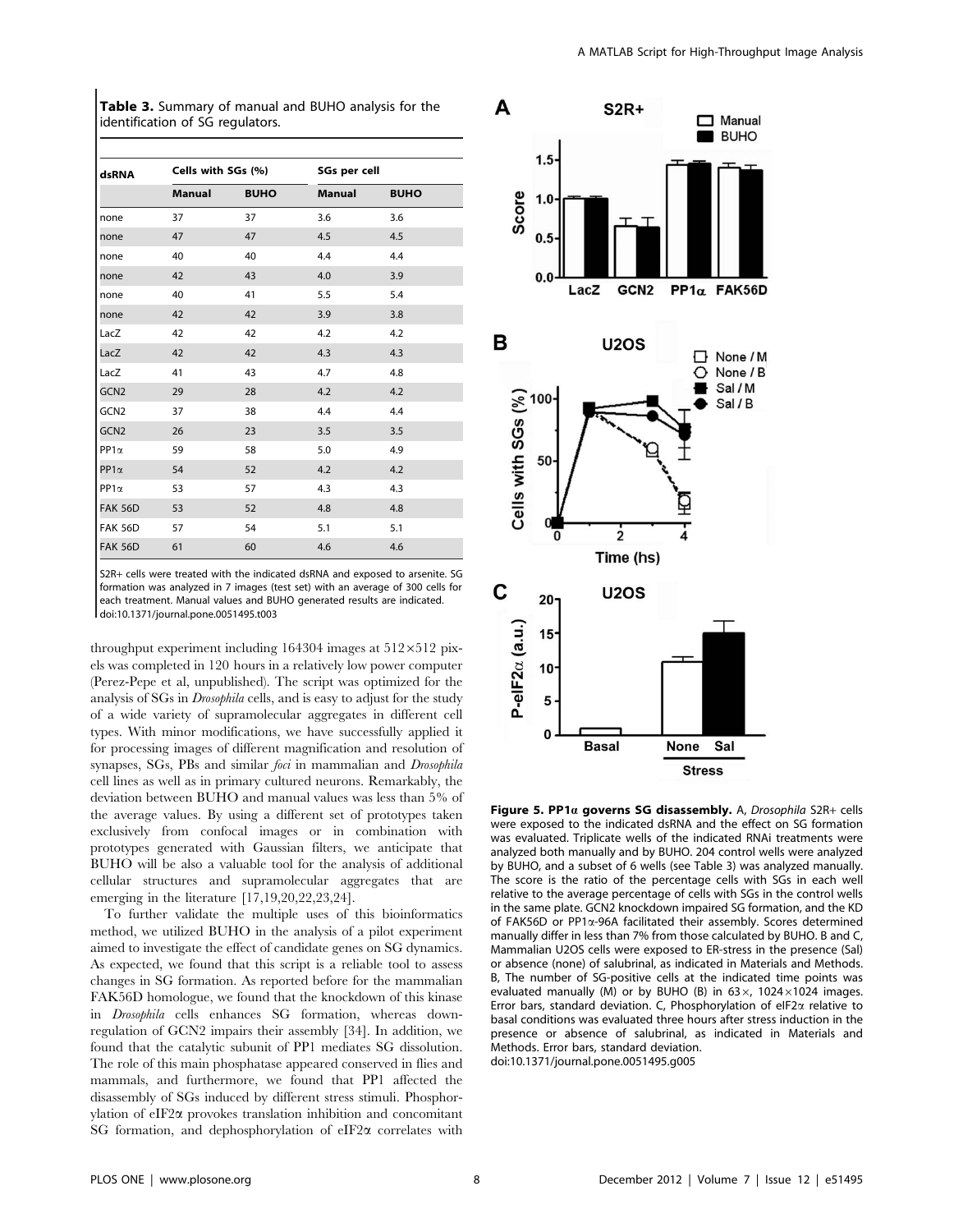translation recovery after acute stress [1]. Accordingly, our results indicate that PP1 mediates  $eIF2\alpha$  dephosphorylation, and we speculate that this plays an important role in SG stabilization upon PP1 KD or inhibition by salubrinal. The relevance of additional PP1 targets involved in SG dissolution is unknown. Salubrinal is a relatively new drug and its potential as therapeutic agent is expanding [36]. The contribution of SG regulation to the beneficial effect of this inhibitor remains to be investigated.

We anticipate that the high-throughput screening of natural or synthetic compounds will benefit from the automated analysis of SG formation described here. SGs always form when cells are exposed to stress insults and their formation will be indicative of cell toxicity, which is an important effect to assess when analyzing novel chemicals. The use of BUHO for the automated analysis of other mRNA silencing foci, protein aggregates and cytoplasmic structures in addition to SGs, PBs, synapses and S-foci will require only minor modifications. The spontaneous formation of microscopically visible aggregates that concentrate molecules involved in distinct pathways is common in many different cell types. A fraction of a yeast library including thousands of genes with Cterminal GFP-fusions was visually screened to reveal that numerous proteins form filaments and foci [20,22]. The usefulness of these libraries will be greatly potentiated by high-throughput image analysis like the one described here. Purinosomes, glutamine synthetase foci and other supramolecular factories optimize the biosynthetic pathway by channeling substrates, minimizing diffusion to the cytosol and protecting labile intermediates [19,20]. Conversely, a number of enzyme aggregates appears to serve as depots [22]. In addition to enzyme aggregates, UV-RNA granules, Ire-1 *foci*, splicing speckles, nuclear stress bodies, Cajal bodies, eIF2B bodies, and other cytoplasmic or nuclear structures assemble and disassemble dynamically depending on cellular needs. The script here described will result a suitable tool for the high-throughput analysis of these different supramolecular aggregates in diverse experimental settings. Among other outputs, BUHO addresses the number, size and distance between objects, and categorize them by similarity in shape, size and intensity to a variable number of prototypes isolated from original images. By adjusting the correct parameters BUHO can be adapted to the automated analysis of many different cellular components. This user-friendly script allows the analysis of high-throughput imaging data in short times and eliminates variations associated to tedious manual scrutiny that frequently involves more than one operator. This novel bioinformatics tool is a step forward in the expanding field of cellular supramolecular aggregates.

#### Materials and Methods

## Stress induction, drugs and dsRNA treatment of Drosophila and mammalian cells

Drosophila S2R+ cells were grown in 384 MW plates (Figure 1 and 5, Table 1, 2, and 3) or in 10 mm glass coverslips (Figure 2 and 3), as previously described [33]. Oxidative stress was induced by exposure to  $500 \mu M$  arsenite during 2 hs unless otherwise indicated. When required, cells in 384MW plates were treated with  $0.25 \mu$ g dsRNA during 3 days, as is routine at the *Drosophila* RNAi Screening Center (DRSC), Harvard Medical School. We used the following dsRNAs, designed by the DRSC: DRSC16678 against GCN2, DRSC16795 against PP1a-96A and DRSC07426 against FAK56D. All manipulations, including plating, treatment and staining in 384 MW plates were performed in a robotized system at the DRSC.

U2OS cells from the American Type Culture Collection (ATCC) were grown on 10 mm glass coverslips in DMEM (Sigma) as before [33,37]. When indicated, 100 nM thapsigargin (Sigma) was added to conditioned media, and  $25 \mu M$  salubrinal (Calbiochem EMD Bioscience, San Diego, CA) in DMSO or DMSO alone as control were added one hour afterwards. Mild oxidative stress was triggered with 250  $\mu$ M arsenite plus 100  $\mu$ g/ ml puromycin and strong oxidative stress with  $500 \mu M$  arsenite plus 250 mg/ml puromycin during one hour, as previously described [38]. Primary hippocampal neurons were prepared and treated with  $30 \mu M$  NMDA (Sigma) during 5 minutes as previously described [14].

### Fluorescent in situ hybridization (FISH) and immunofluorescence

SGs in Drosophila S2R+ cells were visualized by FISH for polyadenylated RNA using oligodT-Cy3 (Sigma), as previously indicated [33] and with automated processing for the 384 MW plates. Immunofluorescence of Drosophila and mammalian cells was performed after fixation, permeabilization and blocking as previously done [14,33,39]. Primary antibodies were used as follows: goat anti-eIF3g (Santa Cruz); 1:200; mouse anti-Dcp1a (Abnova), 1:500; rabbit anti-PeIF2 $\alpha$  (Cell Signaling), 1:100; antimammalian Smaug1, 1:500 [40]; IgG1 anti-synapsin (Synaptic Systems), 1:250. The secondary antibodies used were: anti-goat Cy5 (Jackson Immuno Research Laboratories), 1:200 and antimouse alexa 488 (Molecular Probes), 1:500, anti-rabbit Cy3 (Jackson Immuno Research Laboratories), 1:200. Nuclei were visualized by DAPI staining. Cells grown in glass coverslips were mounted in Mowiol 4–88 (Calbiochem, EMD Bioscience, San Diego, CA).

#### Confocal imaging and analysis

Cells in 384 MW plates were analyzed in an OPERA Autoscope at the DRSC and  $63\times$  micrographs were captured at  $512\times512$  pixels. Cells in glass coverslips were analyzed after mounting. Images were acquired in a LSM510 Meta confocal microscope (Carl Zeiss, Oberkochen, Germany) using Zeiss LSM software at  $25^{\circ}$ C and EC 'Plan-Neofluor'  $40\times/1.30$  Oil or a Plan-Apochromat  $63 \times / 1.4$  Oil. Equipment adjustment was assessed using 1 µm FocalCheck fluorescent microspheres (Molecular Probes). Magnification and resolution were as follows: Figures 2A, 2B, 3A, 4 and 5B:  $63 \times$ ,  $1024 \times 1024$  pixels; Figure 3B:  $40\times$ , 2048×2048 pixels; Figure 1A and 5A: 63×,  $512\times512$  pixels.

Manual and BUHO analysis were carried out independently by two different operators. Cells and particles were manually analyzed by Image J (NIH). Signal intensity was analyzed by Image J. LSM or TIFF format images were used for the analysis with MATLAB (MATrix LABoratory, The Mathworks Inc.), version R2008a. The bwdist; bwmorph; imadjust; imcrop; imdilate; imfill; imfilter; imread; regionprops; watershed and wiener2 functions from the MATLAB Image Processing Toolbox were used. Monochromatic images correspond to a  $512\times512$ ,  $1024\times1024$  or  $2048\times2048$ MATLAB matrix, where the intensity of each pixel is a value ranging from 0 to 255 for 8-bit images (Figures 2, 3, 4 and 5B), or from 0 to 65535 for 16-bit images (Figures 1 and 5A). When indicated, resolution was scaled down to 512 pixels. The MATLAB script developed here, termed BUHO and the confocal images are available at https://sourceforge.net/projects/buho/. The proposed collection of prototypes is available at PROTO-TYPE.rar at the same URL.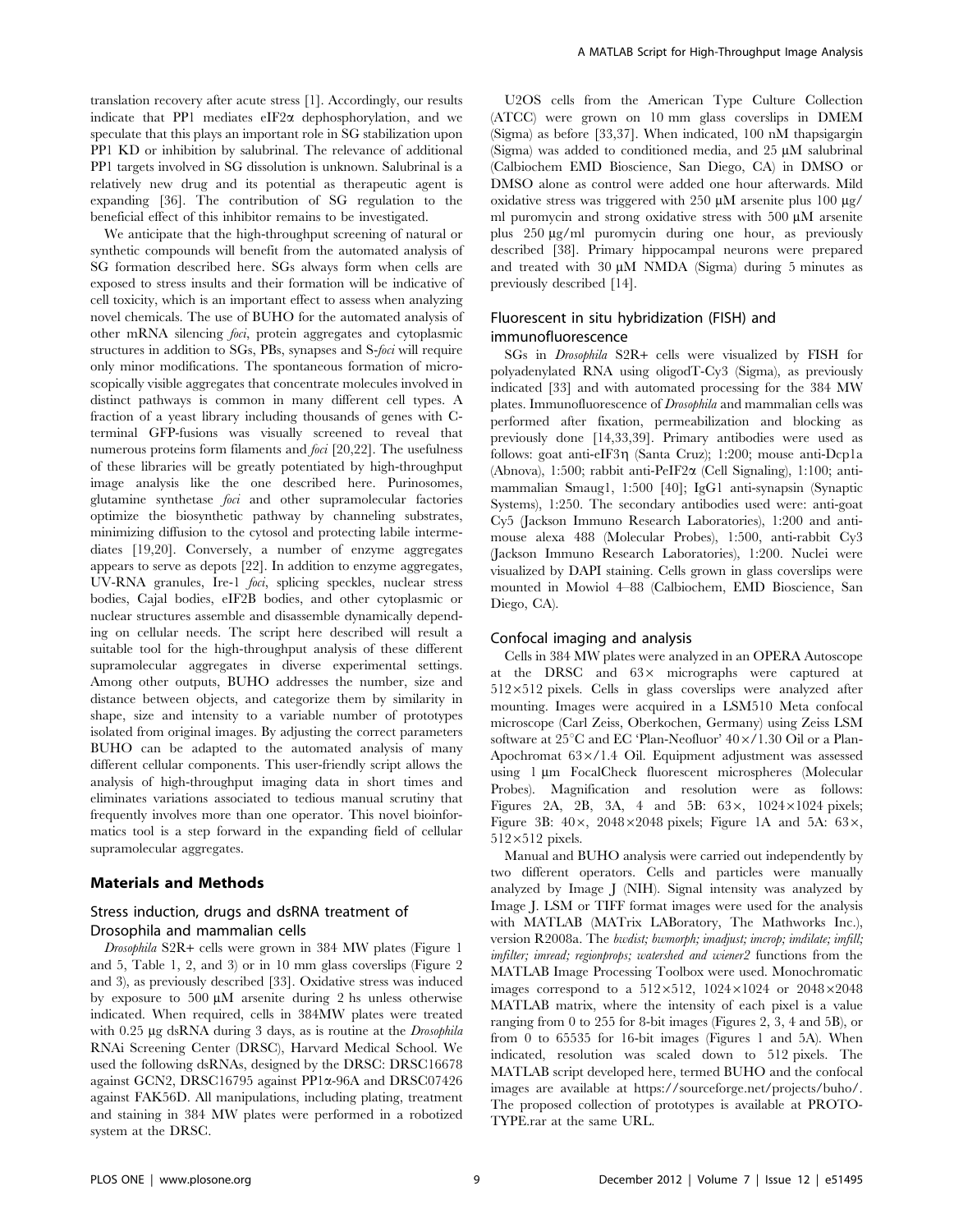#### Supporting Information

Figure S1 BUHO and manual analysis of cells and SGs. A representative region from the training set of images (see Table 1) is depicted through the whole process of nucleus, cell and SG identification. A, the DAPI staining is converted to a nuclear mask using the im2bw MATLAB function (image to black and white). The oligodT-Cy3 staining was negatively converted with the imcomplement function (image complement). The two matrices were combined to generate an image with black nuclei and bright cytoplasm. Then, the watershed transform algorithm (watershed function) was used to delimitate the cell borders. B, The oligodT-Cy3 image was used to detect SGs similar to Prototype I. The pixel pattern of each pixel of the Cy3 image is compared with the pixel pattern of Prototype 1 by a normalized 2-D cross-correlation (normxcorr2), which generate an image where each pixel has a value from  $-1$  to 1, with 1 indicating the higher similarity. Then, a similarity threshold empirically adjusted to avoid false positives (see text) is applied and pixels with values higher than ST = 0.89 are assigned a value of 1. These operations generate seeds in each hit. Finally, the *imdilate* function convert the seeds into larger objects, the identified SGs. C, Identification of SGs by prototypes I to VIII. A normalized 2-D cross-correlation was performed for each prototype. The prototype I identifies 6 different SGs (yellow arrows). The prototype II identifies two additional SGs (blue arrows). The prototype III identifies seven SGs (red arrows), one of them previously detected by prototype II (left upper corner). The prototype IV identifies five SGs (orange arrows), only one of them previously undetected (second cell from right). The prototype V identifies three SGs (green arrows) previously detected by prototypes I, II and III,

#### References

- 1. Thomas MG, Loschi M, Desbats MA, Boccaccio GL (2011) RNA granules: the good, the bad and the ugly. Cell Signal 23: 324–334.
- 2. Brengues M, Teixeira D, Parker R (2005) Movement of eukaryotic mRNAs between polysomes and cytoplasmic processing bodies. Science 310: 486–489.
- 3. Buchan JR, Yoon JH, Parker R (2011) Stress-specific composition, assembly and kinetics of stress granules in Saccharomyces cerevisiae. J Cell Sci 124: 228–239.
- 4. Buchan JR, Nissan T, Parker R (2010) Analyzing P-bodies and stress granules in Saccharomyces cerevisiae. Methods Enzymol 470: 619–640. 5. Aizer A, Brody Y, Ler LW, Sonenberg N, Singer RH, et al. (2008) The
- dynamics of mammalian P body transport, assembly, and disassembly in vivo. Mol Biol Cell 19: 4154–4166.
- 6. Kedersha N, Tisdale S, Hickman T, Anderson P (2008) Real-time and quantitative imaging of mammalian stress granules and processing bodies. Methods Enzymol 448: 521–552.
- 7. Takahara T, Maeda T (2012) Transient Sequestration of TORC1 into Stress Granules during Heat Stress. Mol Cell 47: 242–252.
- 8. Aragon T, van Anken E, Pincus D, Serafimova IM, Korennykh AV, et al. (2009) Messenger RNA targeting to endoplasmic reticulum stress signalling sites. Nature 457: 736–740.
- 9. Gaillard H, Aguilera A (2008) A novel class of mRNA-containing cytoplasmic granules are produced in response to UV-irradiation. Mol Biol Cell 19: 4980– 4992.
- 10. Andersen PL, Xu F, Ziola B, McGregor WG, Xiao W (2011) Sequential assembly of translesion DNA polymerases at UV-induced DNA damage sites. Mol Biol Cell 22: 2373–2383.
- 11. Leonhardt H, Rahn HP, Weinzierl P, Sporbert A, Cremer T, et al. (2000) Dynamics of DNA replication factories in living cells. J Cell Biol 149: 271–280.
- 12. Solomon DA, Cardoso MC, Knudsen ES (2004) Dynamic targeting of the replication machinery to sites of DNA damage. J Cell Biol 166: 455–463.
- 13. Soria G, Speroni J, Podhajcer OL, Prives C, Gottifredi V (2008) p21 differentially regulates DNA replication and DNA-repair-associated processes after UV irradiation. J Cell Sci 121: 3271–3282.
- 14. Baez MV, Luchelli L, Maschi D, Habif M, Pascual M, et al. (2011) Smaug1 mRNA-silencing foci respond to NMDA and modulate synapse formation. J Cell Biol 195: 1141–1157.
- 15. Pascual M, Luchelli L, Habif M, Boccaccio GL (2012). Synaptic activity regulated mRNA-silencing foci for the fine tuning of local protein synthesis at the synapse. Communicative & Integrative Biology. 5:4 (in press)
- 16. Campbell SG, Ashe MP (2006) Localization of the translational guanine nucleotide exchange factor eIF2B: a common theme for GEFs? Cell Cycle 5: 678–680.

respectively. The prototype VI identifies two new SGs and two SGs already detected by prototype III (pink arrows). The prototypes VII and VIII don't match any SG in this image, according to their low identification rate (Figure 1F and Table 2). See text and BUHO\_Process at https://sourceforge.net/projects/ buho/ for more detail.

(TIF)

Figure S2 Redundant identification by rotated prototypes. Prototypes I–VIII depicted in Figure 1F were rotated 90, 180 or 270 degrees clockwise using the imrotate function and used as probes to detect SGs in the training set of images. The subsets of SGs recognized by each rotated prototype was then tested against non-rotated prototypes I to VIII in an additive manner (against prototype I only; against prototype I and II, et cetera). In all cases 100% of the SGs identified by rotated prototypes were redundantly recognized by the collection of non-rotated prototypes.

(TIF)

#### Acknowledgments

We are grateful to Stephanie Mohr from the DRSC for advice and to Lorena B. Benseñor for critical reading of the manuscript.

#### Author Contributions

Conceived and designed the experiments: MPP ML VS LL MGT MN GLB. Performed the experiments: MPP ML VS LL MGT. Analyzed the data: MPP MN. Contributed reagents/materials/analysis tools: MN GLB. Wrote the paper: MPP GLB.

- 17. Campbell SG, Hoyle NP, Ashe MP (2005) Dynamic cycling of eIF2 through a large eIF2B-containing cytoplasmic body: implications for translation control. J Cell Biol 170: 925–934.
- 18. Taylor EJ, Campbell SG, Griffiths CD, Reid PJ, Slaven JW, et al. (2010) Fusel alcohols regulate translation initiation by inhibiting eIF2B to reduce ternary complex in a mechanism that may involve altering the integrity and dynamics of the eIF2B body. Mol Biol Cell 21: 2202–2216.
- 19. An S, Kumar R, Sheets ED, Benkovic SJ (2008) Reversible compartmentalization of de novo purine biosynthetic complexes in living cells. Science 320: 103–106.
- 20. Narayanaswamy R, Levy M, Tsechansky M, Stovall GM, O'Connell JD, et al. (2009) Widespread reorganization of metabolic enzymes into reversible assemblies upon nutrient starvation. Proc Natl Acad Sci U S A 106: 10147– 10152.
- 21. An S, Deng Y, Tomsho JW, Kyoung M, Benkovic SJ (2010) Microtubuleassisted mechanism for functional metabolic macromolecular complex formation. Proc Natl Acad Sci U S A 107: 12872–12876.
- 22. Noree C, Sato BK, Broyer RM, Wilhelm JE (2010) Identification of novel filament-forming proteins in Saccharomyces cerevisiae and Drosophila melanogaster. J Cell Biol 190: 541–551.
- 23. Walther TC, Brickner JH, Aguilar PS, Bernales S, Pantoja C, et al. (2006) Eisosomes mark static sites of endocytosis. Nature 439: 998–1003.
- 24. Mao YS, Zhang B, Spector DL (2011) Biogenesis and function of nuclear bodies. Trends Genet 27: 295–306.
- 25. White JP, Lloyd RE (2012) Regulation of stress granules in virus systems. Trends Microbiol.
- 26. Beckham CJ, Parker R (2008) P bodies, stress granules, and viral life cycles. Cell Host Microbe 3: 206–212.
- 27. Raaben M, Groot Koerkamp MJ, Rottier PJ, de Haan CA (2007) Mouse hepatitis coronavirus replication induces host translational shutoff and mRNA decay, with concomitant formation of stress granules and processing bodies. Cell Microbiol 9: 2218–2229.
- 28. Colombrita C, Zennaro E, Fallini C, Weber M, Sommacal A, et al. (2009) TDP-43 is recruited to stress granules in conditions of oxidative insult. J Neurochem 111: 1051–1061.
- 29. Dormann D, Rodde R, Edbauer D, Bentmann E, Fischer I, et al. (2010) ALSassociated fused in sarcoma (FUS) mutations disrupt Transportin-mediated nuclear import. Embo J.
- 30. Hua Y, Zhou J (2004) Survival motor neuron protein facilitates assembly of stress granules. FEBS Lett 572: 69–74.